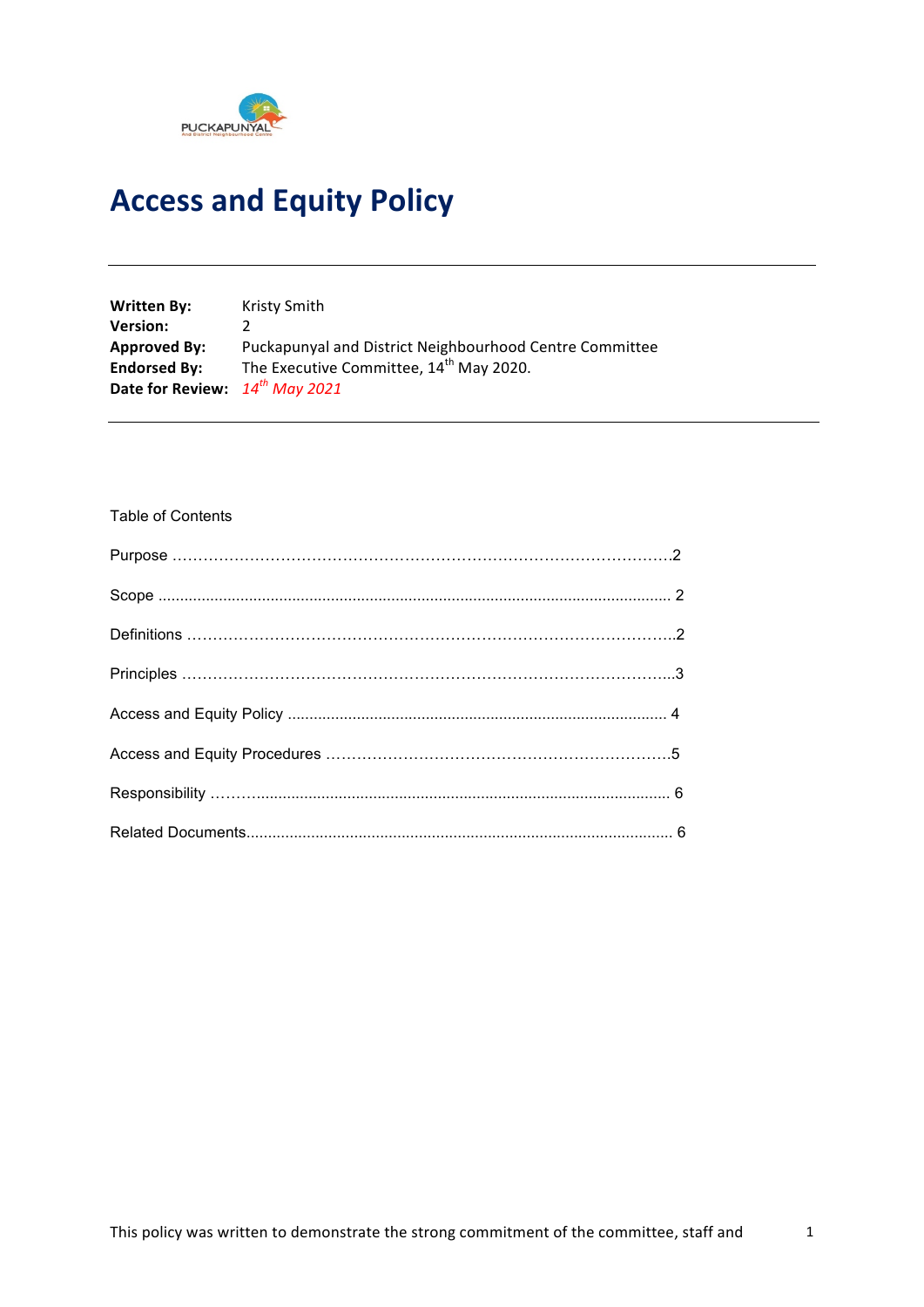

# **Purpose**

The Access and Equity Policy set out in this document is drawn up on the model of the Federal Government's Charter of Public Service in a Culturally Diverse Society. The Charter is the key document guiding the Australian Government's Access and Equity strategy. It helps to ensure that government programs (and those programs funded by the government but delivered by contractors, including not-for-profits) meet the needs of our culturally and linguistically diverse society.

The Puckapunyal and District Neighbourhood Centre (PDNC) is committed to providing all staff and Volunteers with equal benefits and opportunities with the level of involvement and opportunities provided. This policy and procedure is to be used by the PDNC to integrate access and equity principles and to treat equally and fairly all Staff and volunteers and all individuals seeking to attend the activities it conducts.

# **Scope**

This policy and procedure applies to all Puckapunyal and District Neighbourhood Centre Staff and Volunteers and training activities.

# **Definitions**

**Access and equity means** policies and approaches aimed at ensuring that the Puckapunyal and District Neighbourhood Centre is responsive to the individual needs of clients whose age, gender, cultural or ethnic background, disability, sexuality, language skills, literacy or numeracy level, unemployment, imprisonment or remote location may present a barrier to access, participation and the achievement of suitable outcomes.

#### **Access and Equity principles include:**

- Equity for all people through the fair and appropriate allocation of resources
- Equality of opportunity for all people without discrimination
- Access for all people to appropriate quality training and assessment services
- Increased opportunity for people to participate in training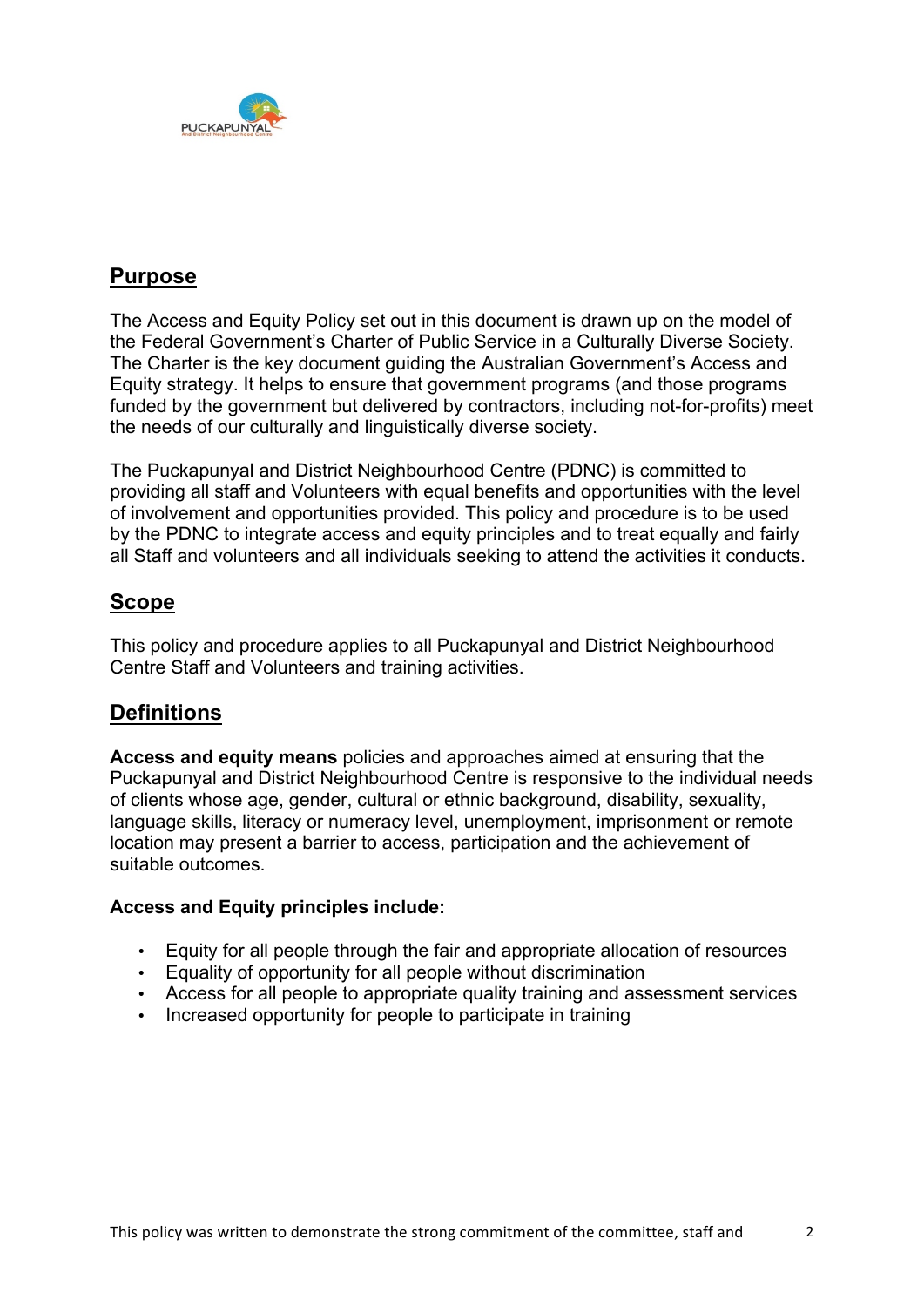

# **Principles**

The principles underlying the Charter, which have been taken into account in the formation of this Access and Equity Policy, are:

- Access As a service provider, Puckapunyal and District Neighbourhood Centre will make services available to everyone who is entitled to them, free of any form of discrimination on the basis of a person's country of birth, language, culture, race or religion.
- Equity As a service provider, Puckapunyal and District Neighbourhood Centre will develop and deliver services on the basis of fair treatment of all those clients who are eligible to receive them.
- Communication As a service provider, Puckapunyal and District Neighbourhood Centre will use all necessary strategies to inform eligible clients of the services available, their entitlements, and how they can obtain them. Providers shall also consult with their clients regularly about the adequacy, design and standard of services.
- Responsiveness As a service provider, Puckapunyal and District Neighbourhood Centre will be sensitive to the needs and requirements of clients from diverse linguistic and cultural backgrounds and be responsive as far as practicable to the particular circumstances of individuals.
- Effectiveness As a service provider Puckapunyal and District Neighbourhood Centre will be focused on meeting the needs of clients from all backgrounds.
- Efficiency As a service provider, Puckapunyal and District Neighbourhood Centre will optimise the use of available public resources through a userresponsive approach to service delivery that meets the needs of clients.
- Accountability As a service provider, Puckapunyal and District Neighbourhood Centre will have a reporting mechanism in place which ensures it is accountable for implementing access and equity objectives for its clients.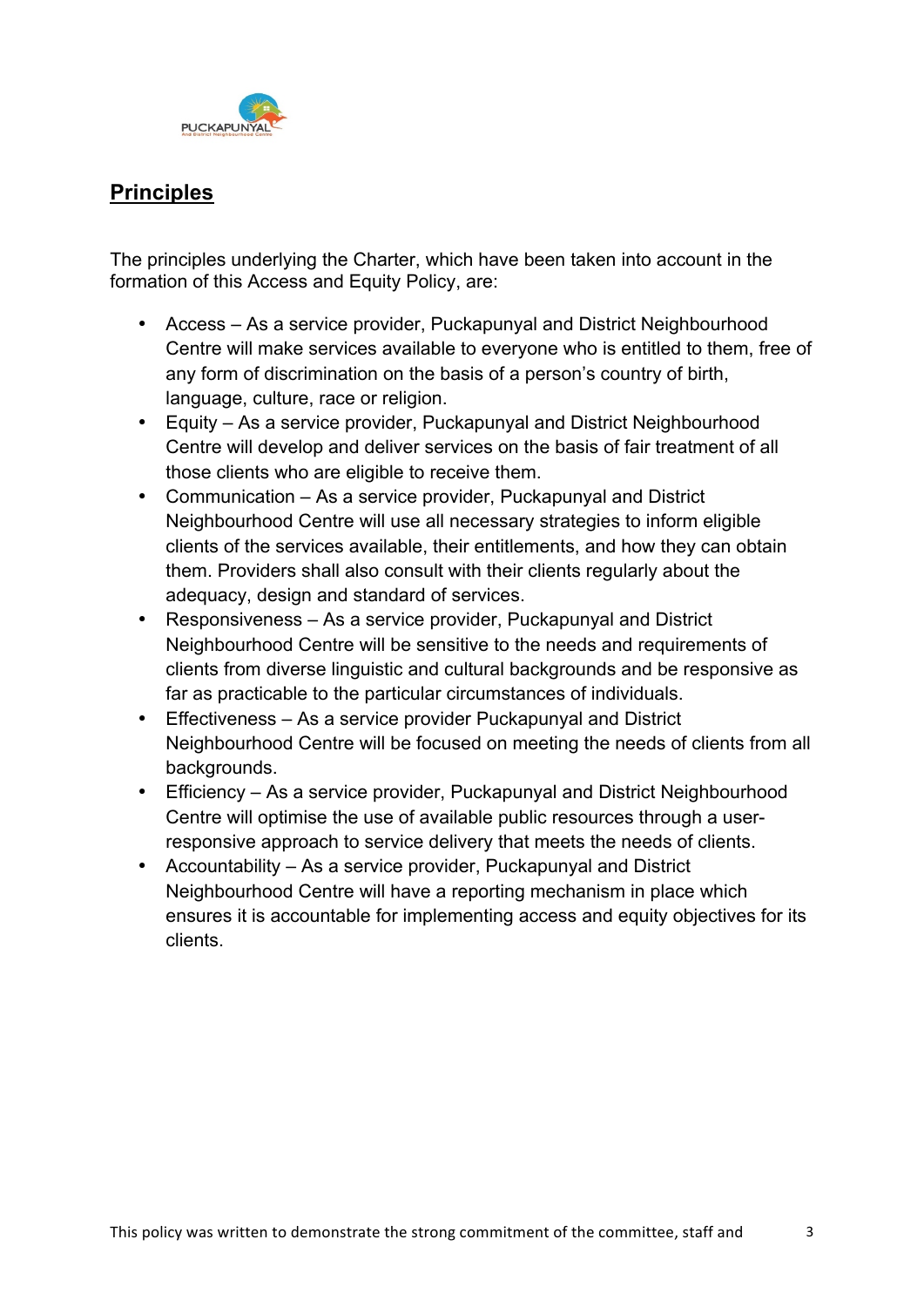

# **Policy**

Puckapunyal and District Neighbourhood Centre acknowledges that its legal and moral responsibilities cover the areas of:

- access in the provision of services offered by Puckapunyal Neighbourhood Centre
- access in employment by Puckapunyal Neighbourhood Centre
- access in the provision of information offered by Puckapunyal Neighbourhood Centre
- access to any training and development offered by Puckapunyal Neighbourhood Centre
- access to events hosted by Puckapunyal Neighbourhood Centre
- 1. All Puckapunyal and District Neighbourhood Centre staff and volunteers shall wherever feasible have adequate support and training to provide services and information accessible to all people.
- 2. Puckapunyal and District Neighbourhood Centre will ensure its programs are designed and constructed to provide equal access for all users.
- 3. Puckapunyal Neighbourhood Centre, in its role as an employer, will ensure all people have equal access to advertised positions, interviews, equipment, office accommodation, staff training and promotion.
- 4. Puckapunyal and District Neighbourhood Centre shall wherever feasible assess proposals for any new (or substantially revised) policies or programs for their direct impact on the lives of people from a range of cultural and linguistic backgrounds prior to any decision to pursue such proposals.
- 5. Any new (or substantially revised) policies or programs that impact in different ways on the lives of people from different cultural and linguistic backgrounds shall wherever feasible be developed by Puckapunyal and District Neighbourhood Centre in consultation with people from those backgrounds.
- 6. Puckapunyal and District Neighbourhood Centre shall wherever feasible for any new (or substantially revised) policies or program initiatives have a communication strategy developed and sufficiently resourced to inform people from relevant cultural and linguistic backgrounds of these changes.
- 7. Puckapunyal and District Neighbourhood Centre shall provide resources so that publicly available and accessible information on its policies and programs is where necessary communicated appropriately to people from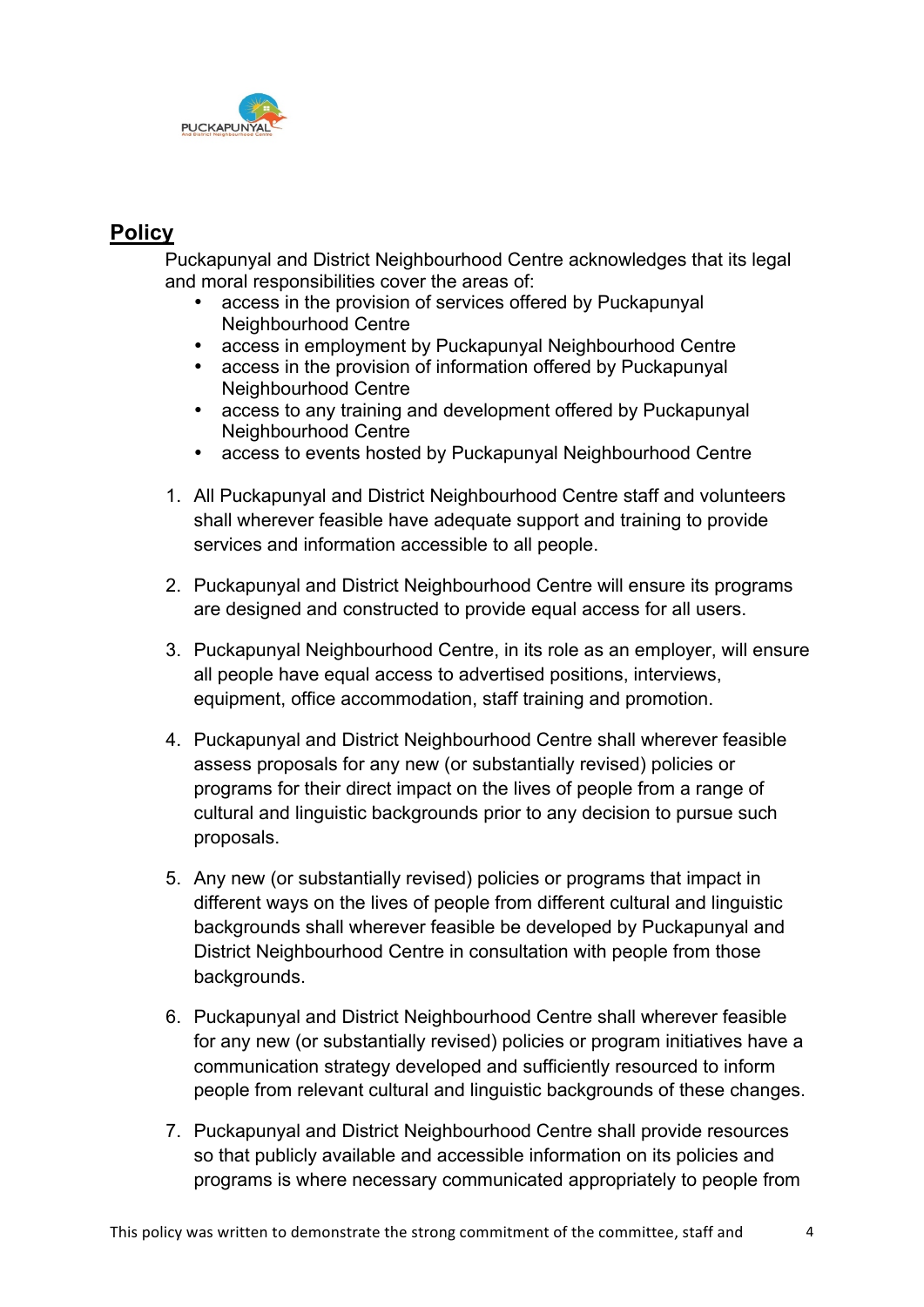

a range of cultural and linguistic backgrounds, and especially to those identified as having a high level of non-compliance.

- 8. Puckapunyal and District Neighbourhood Centre shall institute complaints mechanisms that enable people (regardless of cultural and linguistic backgrounds) to address issues and raise concerns about its performance.
- 9. Puckapunyal and District Neighbourhood Centre shall require that any agents, contractors, or partners of Puckapunyal and District Neighbourhood Centre deliver outcomes consistent with this policy and shall in bidding for tenders or contracts budget where appropriate for special provision for linguistic and cultural diversity.

### **Procedures**

- 1. Puckapunyal and District Neighbourhood Centre shall where necessary provide for the special needs of clients from diverse cultural and linguistic backgrounds by English or other language assistance through the use of interpreters or facilitators.
- 2. Puckapunyal and District Neighbourhood Centre shall where necessary and feasible provide for the special needs of clients in remote areas through developing outreach and community liaison arrangements.
- 3. Puckapunyal and District Neighbourhood Centre shall incorporate cultural diversity issues in any training programs it provides.
- 4. Puckapunyal and District Neighbourhood Centre staff and volunteers shall where necessary receive ongoing cultural diversity training so that they develop knowledge and skills to work effectively from a cultural framework.
- 5. Puckapunyal and District Neighbourhood Centre shall where necessary provide information in languages other than English, and through print, electronic media, and disability-appropriate methods of communication.
- 6. Puckapunyal and District Neighbourhood Centre shall where appropriate consult with other providers and government agencies to ensure coordination of services appropriate to clients' needs.
- 7. Puckapunyal and District Neighbourhood Centre shall promote diversity in the membership of its Committee of Managements, committees and working groups.